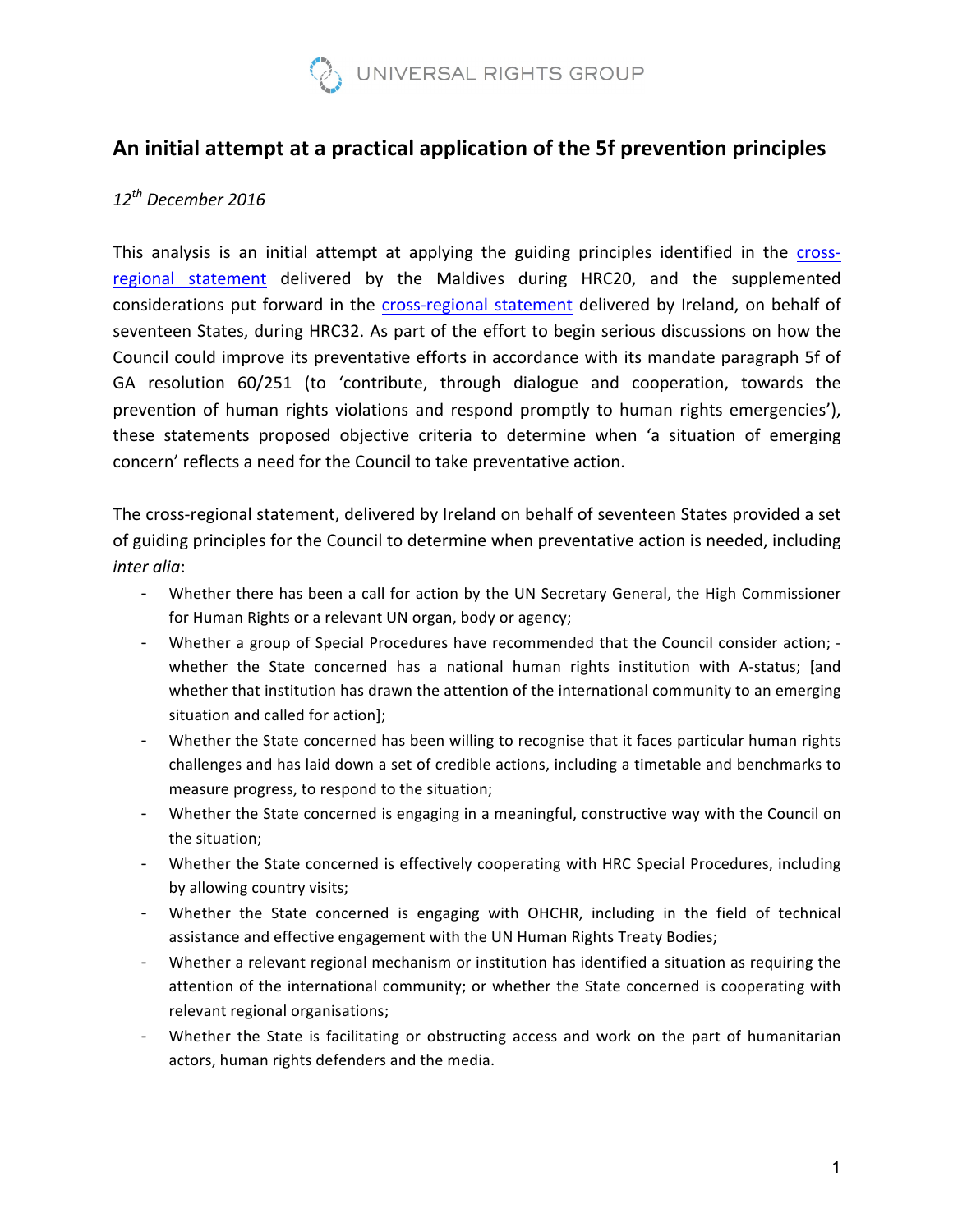

For the purpose of this analysis, the URG has applied these guiding considerations to three emerging human rights situations (Burundi, DRC, and South Sudan) raised during the informal conversation with the High Commissioner held on 30 November 2016 in room XX, Palais des Nations, a new initiative started in 2015. The informal briefing provides an opportunity for the High Commissioner to brief the Human Rights Council on recent country visits by senior OHCHR officials, and to shine a light on deteriorating human rights situations. During this meeting the High Commissioner, the Deputy High Commissioner, and the newly appointed Assistant Secretary-General for Human Rights, briefed the Council on recent developments. The High Commissioner and other OHCHR senior officials raised the deteriorating situation of human rights in Burundi and the Democratic Republic of Congo, while Council Members raised the deteriorating situation of human rights in South Sudan from the floor.

For the purpose of this analysis, 'red' has been used to indicate where a criterion suggests preventative action should be considered; 'amber' where the result partly suggests preventative action should be considered; while the indicator has been left blank if there is insufficient information to indicate preventative action should be considered. The analysis is based on independent and objective data. The origin of the data is primarily official UN documents and information produced and collected by other international organisations.

| <b>Guiding considerations</b>                                                                                                                                     | <b>Indicator</b> | <b>Description</b>                                                                                                                                                                                                                                                                                                                                                                                                                                                                                                                                                                                          |
|-------------------------------------------------------------------------------------------------------------------------------------------------------------------|------------------|-------------------------------------------------------------------------------------------------------------------------------------------------------------------------------------------------------------------------------------------------------------------------------------------------------------------------------------------------------------------------------------------------------------------------------------------------------------------------------------------------------------------------------------------------------------------------------------------------------------|
| Whether there has been a<br>call for action by the UN<br>Secretary General, the High<br>Commissioner for Human<br>Rights or relevant UN organ,<br>body or agency. |                  | The High Commissioner for Human Rights, Mr Zeid<br>Ra'ad Al Hussein, issued a statement on the release<br>of his Office's report in June 2016 noting the<br>deterioration of human rights in Burundi, including<br>'extrajudicial executions, murder, enforced<br>disappearances, arbitrary arrest and detention,<br>torture and other forms of ill-treatment,' and<br>urging 'for an end to the violations of human rights<br>that are devastating the lives, hopes and future of<br>the people of the country; and resolution of this<br>crisis through a truly inclusive national dialogue. <sup>1</sup> |
|                                                                                                                                                                   |                  | During the informal conversation with the High<br>Commissioner on 30 November 2016, he once<br>again raised concerns over Burundi, noting, 'In                                                                                                                                                                                                                                                                                                                                                                                                                                                              |

### **Burundi**

 $1$  "Statement by Zeid Ra'ad Al Hussein, United Nations High Commissioner for Human Rights, on the Situation in Burundi.". OHCHR, 19 June 2016. Web. 05 Dec. 2016.

<sup>&</sup>lt;http://www.ohchr.org/EN/NewsEvents/Pages/DisplayNews.aspx?NewsID=20215&LangID=E>.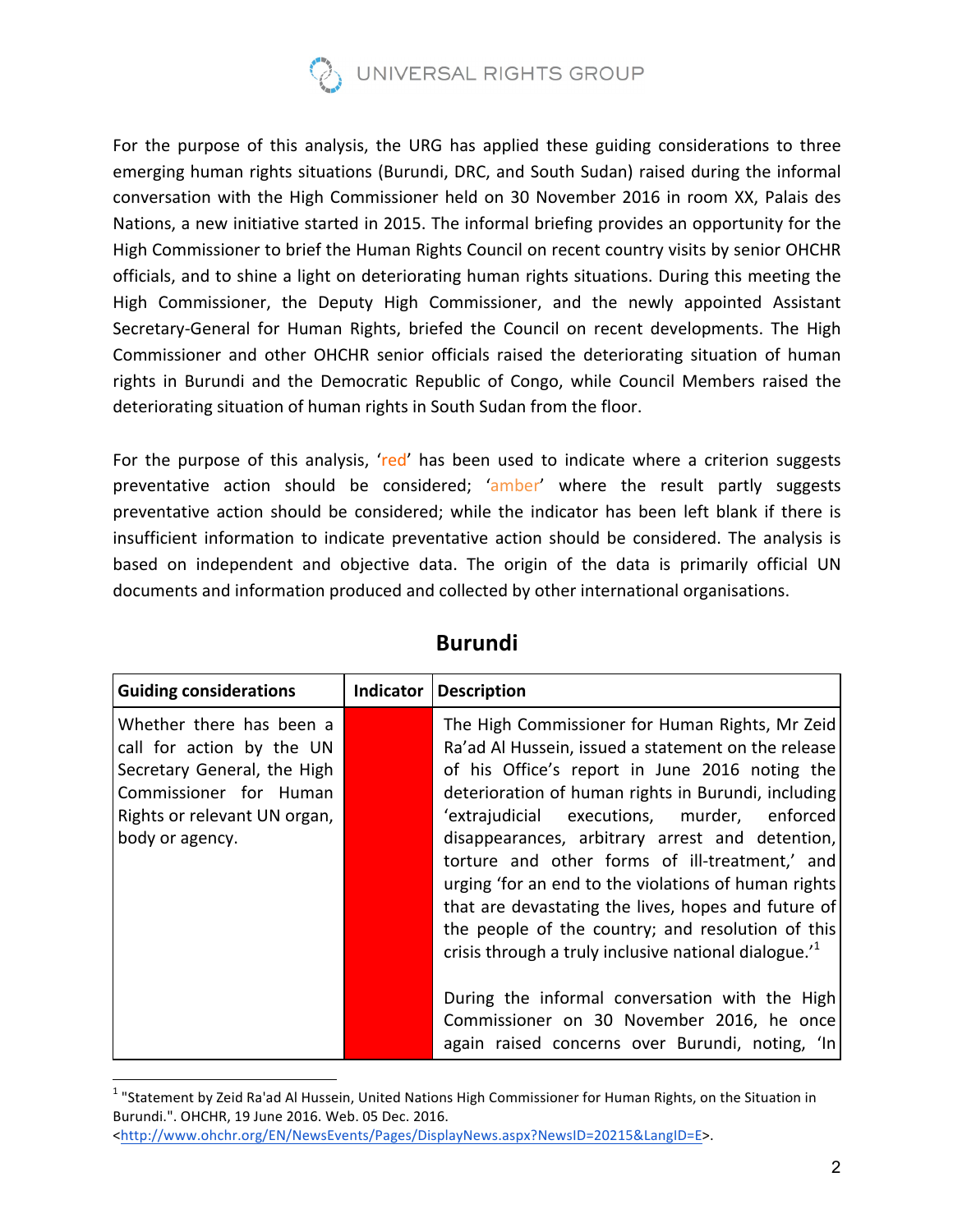

|                                                                                                                                                                                                                         | Burundi, a worst-case scenario looms before us,<br>with growing fear among the population, a swelling<br>refugees, and<br>exodus<br>of<br>sharply curtailed<br>by the Government<br>with<br>the<br>engagement<br>international community. Since the September<br>release of the independent experts' report,<br>measures have been taken to further restrict<br>democratic space, including bans and suspensions<br>of NGOs. The Government has also announced<br>plans to launch a review of the "ethnic balance" in<br>all public and semi-public institutions, requiring all<br>staff to declare their ethnic identity $-$ a potentially<br>very dangerous move." |
|-------------------------------------------------------------------------------------------------------------------------------------------------------------------------------------------------------------------------|----------------------------------------------------------------------------------------------------------------------------------------------------------------------------------------------------------------------------------------------------------------------------------------------------------------------------------------------------------------------------------------------------------------------------------------------------------------------------------------------------------------------------------------------------------------------------------------------------------------------------------------------------------------------|
| Whether a group of Special<br>Procedures, or Commissions<br>Inquiry, Fact-finding<br>of<br>missions and Investigations<br>have recommended that<br>the Council consider action.                                         | During HRC33 (September 2016), the United<br>Nations Independent Investigation in Burundi<br>$(UNIIB)^3$ published a report describing<br>the<br>'abundant evidence of gross human rights<br>violations, potentially amounting to crimes against<br>humanity, by the Government of Burundi and<br>people associated with it,' and 'urged the<br>Government of Burundi, the African Union, the UN<br>Human Rights Council, the Security Council and<br>other international actors to take a series of robust<br>actions.' <sup>4</sup>                                                                                                                                |
| the<br>Whether<br><b>State</b><br>concerned has a national<br>rights<br>human<br>institution<br>with A-status (and whether<br>that institution has drawn<br>attention<br>of<br>the<br>the<br>international community to | The Burundian Independent National Commission<br>on Human Rights (CNIDH) was last accredited with<br>A-status in August 2016. <sup>5</sup> However, reports<br>published since then - including that of UNIIB and<br>NGOs - highlighted allegations of partiality and<br>concern that the CNIDH is downplaying gross<br>human rights violations by the State. <sup>67</sup> According                                                                                                                                                                                                                                                                                |

 $2$  'Informal briefing to the Human Rights Council' OHCHR, 30 November 2016. Web. 09 Dec. 2016.

<sup>&</sup>lt;www.ohchr.org/en/NewsEvents/Pages/DisplayNews.aspx?NewsID=20952&LangID=E>

 $3$  The UN Independent Investigation on Burundi (UNIIB) was established by the Human Rights Council on 17 December 2015 (resolution A/HRC/S-24/1) to undertake "an investigation into violations and abuses of human rights with a view to preventing further deterioration of the human rights situation."

<sup>&</sup>lt;sup>4</sup> "Burundi: UN Investigation Urges Strong Action in Light of Gross, Widespread and Systematic Human Rights Violations." OHCHR, 20 Sept. 2016. Web. 05 Dec. 2016.

shttp://www.ohchr.org/EN/NewsEvents/Pages/DisplayNews.aspx?NewsID=20534&LangID=E>.<br>
<sup>5</sup> "Chart of the Status of National Institutions." Global Alliance of Human Rights Institutions, 5 Aug. 2016. Web. 05<br>
Dec. 2016. <http:/

 $^6$  Report of the United Nations Independent Investigation on Burundi (UNIIB) established pursuant to Human Rights *Council resolution S-24/1.* A/HRC/33/37. UN Human Rights Council, 20 Sept. 2016. Web. 05 Dec. 2016 <http://www.ohchr.org/EN/HRBodies/HRC/RegularSessions/Session33/Documents/A\_HRC\_33\_37\_E\_AUV\_.docx>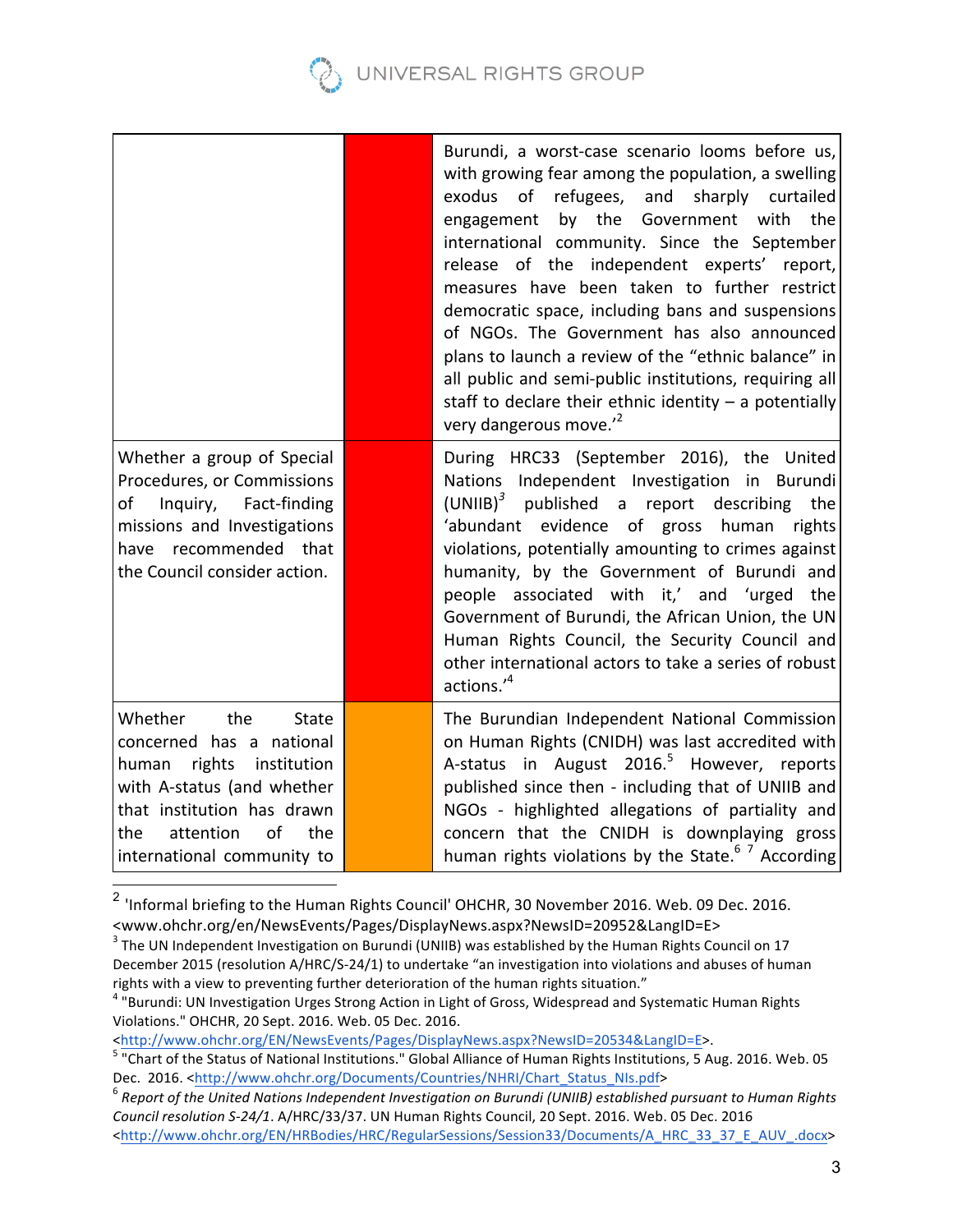

| an emerging situation and<br>called for action).                                                                                                                                                                                                                                             | to the report of UNIIB, the status of the<br>Commission was due to be reviewed by the Global<br>Alliance of NHRIs' sub-committee on accreditation<br>in November 2016: 'in view of the allegations of<br>partiality levelled against it by international and<br>Burundian human rights organisations.' <sup>8</sup><br>While expressing concern at the deterioration in<br>relations between UN Human Rights institutions<br>and the State, CNIDH have not made any calls for<br>action regarding the emerging situation.          |
|----------------------------------------------------------------------------------------------------------------------------------------------------------------------------------------------------------------------------------------------------------------------------------------------|------------------------------------------------------------------------------------------------------------------------------------------------------------------------------------------------------------------------------------------------------------------------------------------------------------------------------------------------------------------------------------------------------------------------------------------------------------------------------------------------------------------------------------|
| the<br>Whether<br><b>State</b><br>concerned has been willing<br>to recognise that it faces<br>particular<br>human<br>rights<br>challenges and has<br>laid<br>down a set of credible<br>actions, including table and<br>benchmarks to<br>measure<br>progress, to respond to the<br>situation. | Burundian officials have repeatedly noted there is<br>'peace and security throughout the region,'<br>'purposefully and<br>rejected the<br>politically<br>exaggerated reports on alleged human rights<br>violations,' and ignored recommendations by UN<br>human rights institutions providing actions the<br>Government could take to respond to the<br>situation. <sup>10</sup> <sup>11</sup>                                                                                                                                     |
| Whether<br>the<br><b>State</b><br>concerned is engaging with<br>OHCHR, including in the<br>field of technical assistance<br>and effective engagement<br>with UN Human<br>Rights<br>Treaty Bodies.                                                                                            | In October 2016, the Burundian Government<br>issued a statement, suspending all cooperation<br>with the OHCHR. <sup>12</sup> In addition, Burundi has<br>announced its intention to withdraw from the<br>Rome Statute of the International Criminal Court;<br>rejected the UNIIB<br>and<br>declared the<br>has<br>investigation's three experts persona non grata;<br>has rejected cooperation with the COI established<br>by the HRC; and has suspended cooperation with<br>the UN Human Rights Office in Burundi.' <sup>13</sup> |

<sup>&</sup>lt;sup>7</sup> Repression and Genocidal Dynamics in Burundi. International Federation for Human Rights, Nov. 2016. Web. 05 Dec. 2016. <https://www.fidh.org/IMG/pdf/burundi\_report\_english.pdf><br><sup>8</sup> Report of the United Nations Independent Investigation on Burundi (UNIIB) established pursuant to Human Rights

Council resolution S-24/1. A/HRC/33/37. UN Human Rights Council, 20 Sept. 2016. Web. 05 Dec. 2016

<sup>&</sup>lt;http://www.ohchr.org/EN/HRBodies/HRC/RegularSessions/Session33/Documents/A\_HRC\_33\_37\_E\_AUV\_.docx><br><sup>9</sup> "Commission Nationale Indépendante Des Droits De L'Homme." CNIDH. Web. 05 Dec. 2016. <http://cnidh.bi/>.<br><sup>10</sup> "Burundi

*UN News Center*. United Nations, 24 Sept. 2016. Web. 05 Dec. 2016. 

<sup>~</sup>http://www.un.org/apps/news/story.asp?NewsID=55111#.WEVxcKIrJZ0>.<br><sup>11</sup> "Burundi: Government Investigations Ignore State Abuses." Human Rights Watch, 21 April 2016. Web. 05 Dec.<br>2016. <https://www.hrw.org/news/2016/04/13/b

<sup>&</sup>lt;sup>12</sup> Act to Protect Civilians, UN Experts Urge Burundi Government." OHCHR, 29 Nov.2016. Web. 5 Nov. 2016.

<sup>&</sup>lt; http://ohchr.org/EN/NewsEvents/Pages/DisplayNews.aspx?NewsID=20947&LangID=E>. <sup>13</sup> Ibid.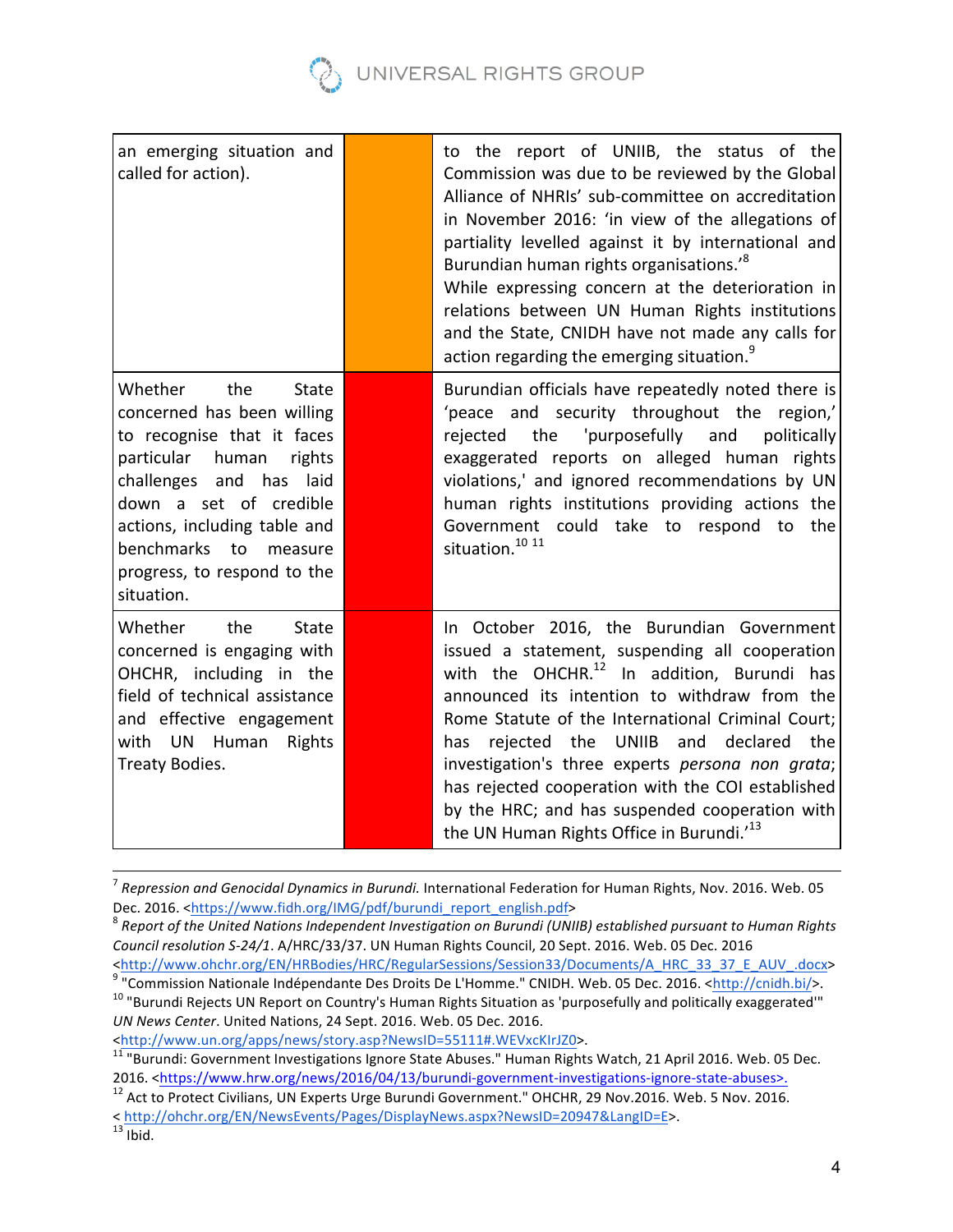UNIVERSAL RIGHTS GROUP

|                                                                                                                                                                                                                                                                 | During the UN Committee Against Torture's Special<br>Review of Burundi in July 2016, Burundi refused to<br>participate in the second session of dialogues. <sup>14</sup><br>Burundian lawyers participating in the review were<br>also threatened with disbarment, according to civil<br>society reports. <sup>15</sup><br>As a member of the Human Rights Council, Burundi<br>has participated in less than 5% of panel<br>discussions, general debates, and<br>interactive<br>dialogues. <sup>16</sup> |
|-----------------------------------------------------------------------------------------------------------------------------------------------------------------------------------------------------------------------------------------------------------------|----------------------------------------------------------------------------------------------------------------------------------------------------------------------------------------------------------------------------------------------------------------------------------------------------------------------------------------------------------------------------------------------------------------------------------------------------------------------------------------------------------|
| Whether<br>the<br><b>State</b><br>effectively<br>concerned<br>is<br><b>HRC</b><br>cooperating<br>with<br>Special<br>Procedures<br>and<br>of<br>Commissions<br>Inquiry,<br>fact-finding missions and<br>Investigations, including by<br>allowing country visits. | Burundi provided access to the United Nations<br>Independent Investigation on Burundi (UNIIB),<br>which conducted two visits (with the latest visit<br>conducted in June 2016) prior to the publication of<br>the mechanism's report in September 2016. After<br>publication, the Burundian authorities rejected the<br>report and banned the independent experts (Mr<br>Christof Heyns, Ms Maya Sahli-Fadel, and Mr Pablo<br>de Grieff) from entering the country, as of October<br>2016.17             |
|                                                                                                                                                                                                                                                                 | 16 out of 20 country visits by Special Procedures<br>mandate-holders were completed, out of those<br>requested between 1998 and July 2016. This is a<br>relatively strong historical record, which highlights<br>scale<br>of<br>the<br>deterioration<br>the<br>recent<br>in.<br>cooperation.                                                                                                                                                                                                             |

<sup>&</sup>lt;sup>14</sup> "Burundi: UN Committee against Torture to conduct special review" OHCHR, 25 Jul. 2016. http://www.ohchr.org/en/NewsEvents/Pages/DisplayNews.aspx?NewsID=20300&LangID=E.

<sup>&</sup>lt;sup>15</sup> "Burundi | Gross Human Rights Violations and Flagrant Non-cooperation Warrant HRC Suspension." ISHR, 26 Oct. 2016. Web. 05 Dec. 2016. <https://www.ishr.ch/news/burundi-gross-human-rights-violations-and-flagrant-non-cooperation-warrant-hrc-suspension>.

<sup>&</sup>lt;sup>16</sup> "Burundi." YourHRC, 26 July 2016. Web. 05 Dec. 2016. <http://yourhrc.org/country-detail/?country=Burundi>.<br><sup>17</sup> "Burundi Bars UN Investigators over Report on Human Rights Abuses." BBC News, 10 Oct. 2016. Web. 05 Dec.

<sup>2016. &</sup>lt;http://www.bbc.com/news/world-africa-37614790>.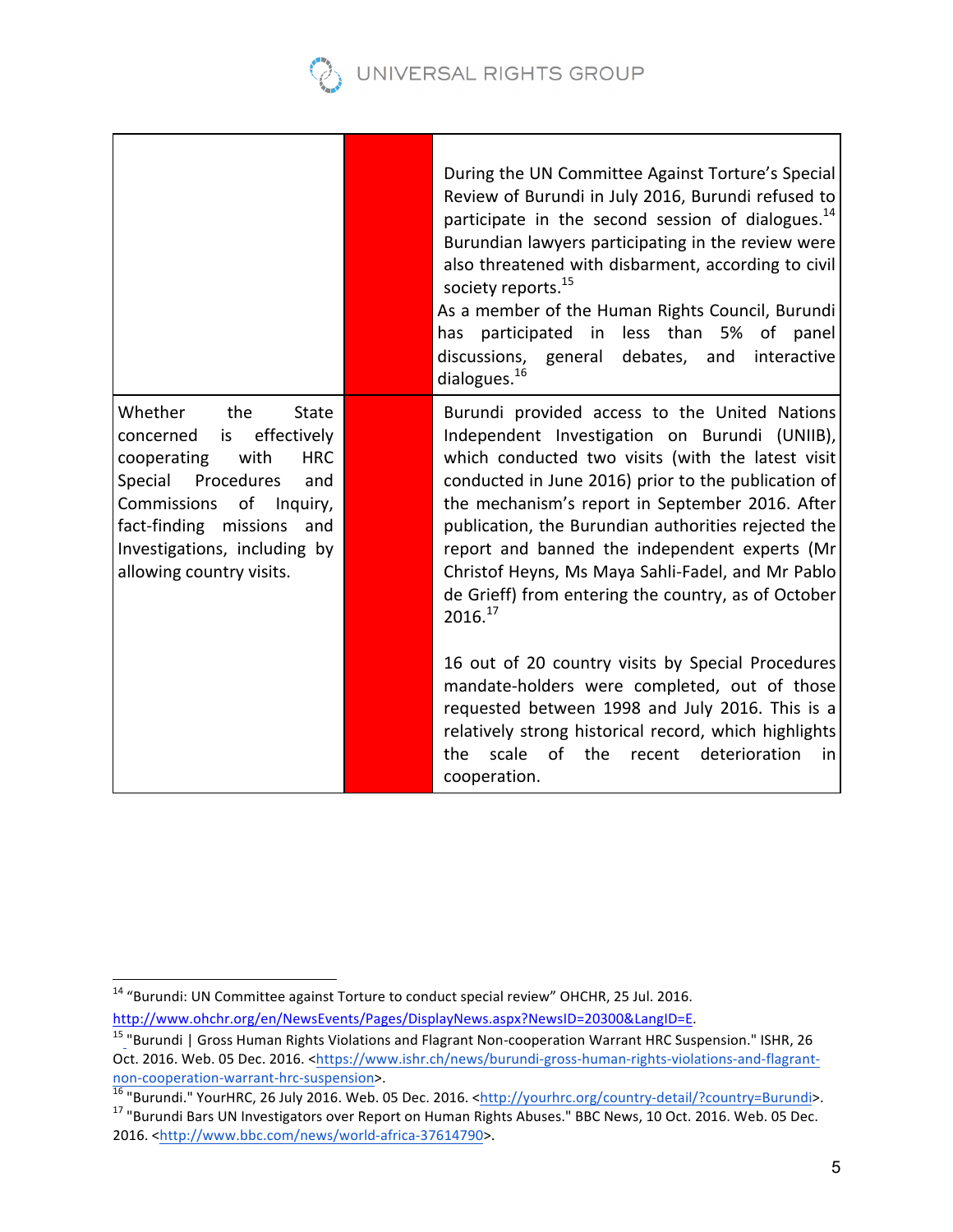

| Whether a relevant regional<br>mechanism or institution<br>has identified a situation as<br>requiring the attention of<br>international<br>the<br>community; or whether the<br>concerned<br>State<br>is<br>cooperating with relevant<br>regional organisations. | In November 2016, the African Commission on<br>Human and People's Rights adopted resolution<br>ACHPR/Res.357 (LIX) which expressed deep<br>concern about the human rights and security<br>situation in Burundi and called on the 'African<br>Union and the international community to<br>continue their efforts to resolve the crisis in<br>Burundi.' <sup>18</sup>                                                                                                                                                                             |
|-----------------------------------------------------------------------------------------------------------------------------------------------------------------------------------------------------------------------------------------------------------------|-------------------------------------------------------------------------------------------------------------------------------------------------------------------------------------------------------------------------------------------------------------------------------------------------------------------------------------------------------------------------------------------------------------------------------------------------------------------------------------------------------------------------------------------------|
| Whether<br>the<br>State<br>is<br>facilitating or obstructing<br>access and work on the part<br>humanitarian<br>actors,<br>of<br>human rights defenders and<br>media.                                                                                            | Since April 2016, there have been reports of<br>widespread harassment of human rights defenders,<br>journalists and media organisations in Burundi,<br>according to both UN and civil society reports:<br>radio stations have been shut down; <sup>19</sup> NGOs and<br>civil society organisations have been banned from<br>operating; <sup>20</sup> journalists have faced arbitrary arrest<br>and detention; and there have been reports of<br>attacks against human rights defenders and many<br>have been forced into exile. <sup>21</sup> |

<sup>&</sup>lt;sup>18</sup> "357: Resolution on the Human Rights Situation in the Republic of Burundi - ACHPR/Res. 357(LIX) 2016." African Commission on Human and Peoples' Rights, 04 Nov. 2016. Web. 05 Dec. 2016.

shttp://www.achpr.org/sessions/59th/resolutions/357/>.<br><sup>19</sup> ""HC Statement at Security Council Briefing on The Situation In Burundi 9 July." OHCHR, 9 July 2016. Web. 05<br>Dec. 2016. <http://www.ohchr.org/EN/NewsEvents/Pages/

<sup>&</sup>lt;sup>20</sup> "Burundi Government Suspends Permanently Five Local NGOs." IWACU, 24 Oct. 2016. Web. 05 Dec. 2016. shttp://www.iwacu-burundi.org/englishnews/burundi-government-suspends-permanently-five-local-ngos/>.<br><sup>21</sup> "Burundi, a Country of Fear and Violence." Human Rights Watch, 22 Nov. 2016. Web. 05 Dec. 2016.

<sup>&</sup>lt;https://www.hrw.org/news/2016/11/22/burundi-country-fear-and-violence>.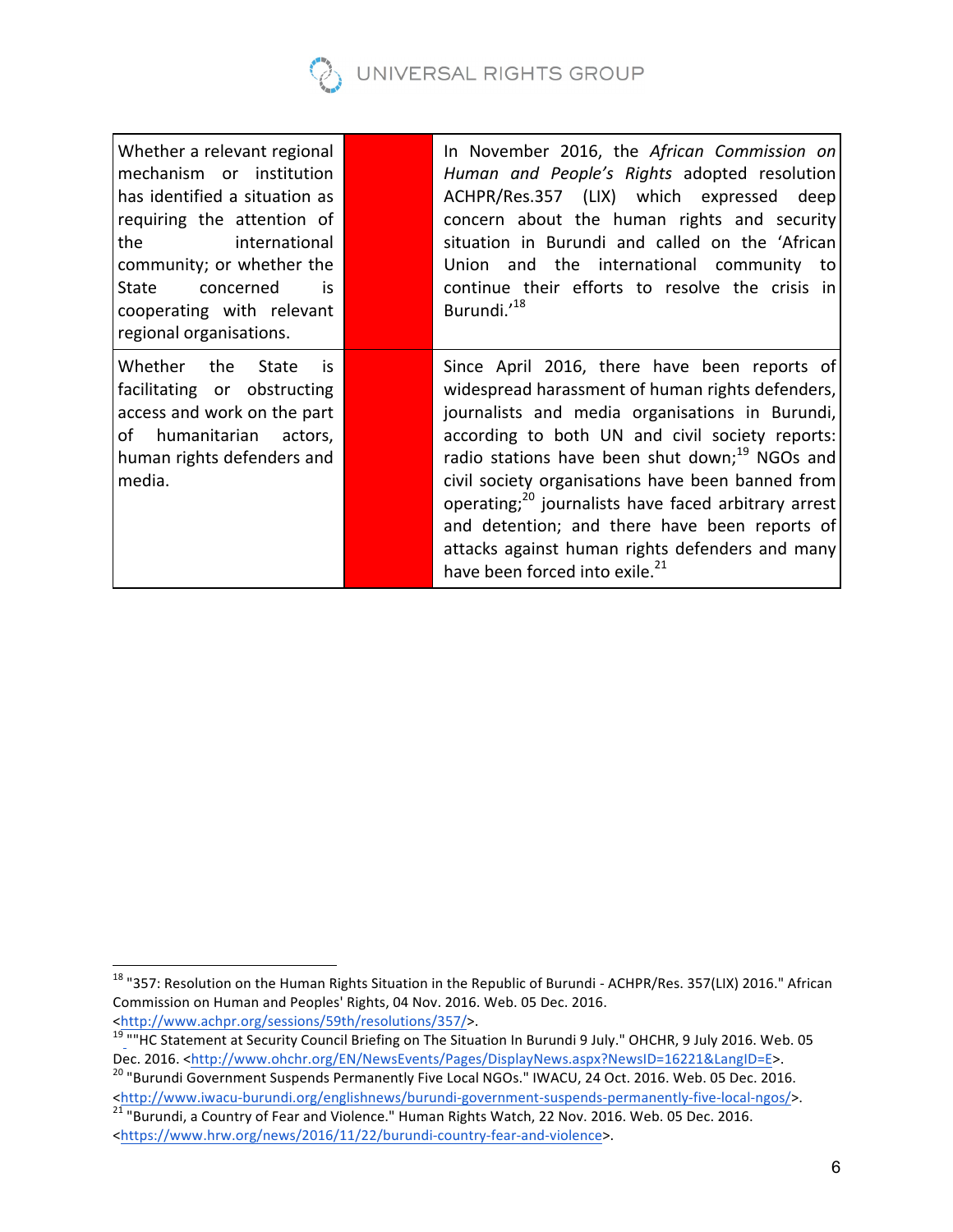

# **Democratic Republic of Congo**

| <b>Guiding considerations</b>                                                                                                                                     | <b>Indicator</b> | <b>Description</b>                                                                                                                                                                                                                                                                                                                                                                                                                                                                                                                                                                                                                                                                                                                                                                                                                      |
|-------------------------------------------------------------------------------------------------------------------------------------------------------------------|------------------|-----------------------------------------------------------------------------------------------------------------------------------------------------------------------------------------------------------------------------------------------------------------------------------------------------------------------------------------------------------------------------------------------------------------------------------------------------------------------------------------------------------------------------------------------------------------------------------------------------------------------------------------------------------------------------------------------------------------------------------------------------------------------------------------------------------------------------------------|
| Whether there has been a call for<br>by the UN Secretary<br>action<br>General, the High Commissioner<br>for Human Rights or relevant UN<br>organ, body or agency. |                  | September 2016, the<br>Deputy High<br>In I<br>Commissioner for Human Rights, Ms Kate<br>Gilmore, outlined the 'grave human rights<br>violations' in the Democratic Republic of the<br>Congo (DRC), and expressed the need for the<br>Council and the international community to<br>'take and encourage steps to prevent further<br>incidents,' and called for the Council to<br>'augment its scrutiny of the human rights<br>situation,' and 'join the call for investigations<br>into the country.'22<br>During the informal conversation with the<br>High Commissioner for Human Rights on 30<br>November 2016, the Assistant Secretary<br>General for Human Rights, Mr Andrew<br>Gilmour, briefed the Council<br>and<br>its<br>Members on his recent country visit to the<br>DRC (November 2016). <sup>23</sup> During his briefing, |
|                                                                                                                                                                   |                  | the ASG expressed 'deep concern over<br>recent developments,' and encouraged<br>'members of the Human Rights Council to<br>remain seized of the situation in the DRC to<br>prevent a further escalation of violence and<br>rights violations.' <sup>24</sup> Finally,<br>he<br>human<br>stressed that 'the recent visit of Security<br>Council members to the DRC indicates that a<br>shared concern and commitment to a<br>peaceful solution that fully respects the<br>rights<br>of all Congolese.<br>human<br>The<br>International Community should explore all<br>means at its disposal to support this effort.                                                                                                                                                                                                                     |

<sup>&</sup>lt;sup>22</sup> "Remarks by Kate Gilmore, Deputy High Commissioner for Human Rights, at the 33rd Session of the Human Rights Council on the Democratic Republic of Congo." OHCHR, 27 Sept. 2016. Web. 05 Dec. 2016. enter://www.ohchr.org/EN/NewsEvents/Pages/DisplayNews.aspx?NewsID=20592&LangID=E>.<br>23 'Informal briefing to the Human Rights Council: Statement by Andrew Gilmour, Assistant Secretary General for

Human Rights' OHCHR, 30 Nov. 2016. Web. 09 Dec. 2016.

<sup>&</sup>lt;http://www.ohchr.org/SP/NewsEvents/Pages/DisplayNews.aspx?NewsID=20955&LangID=E>  $^{24}$  Ibid.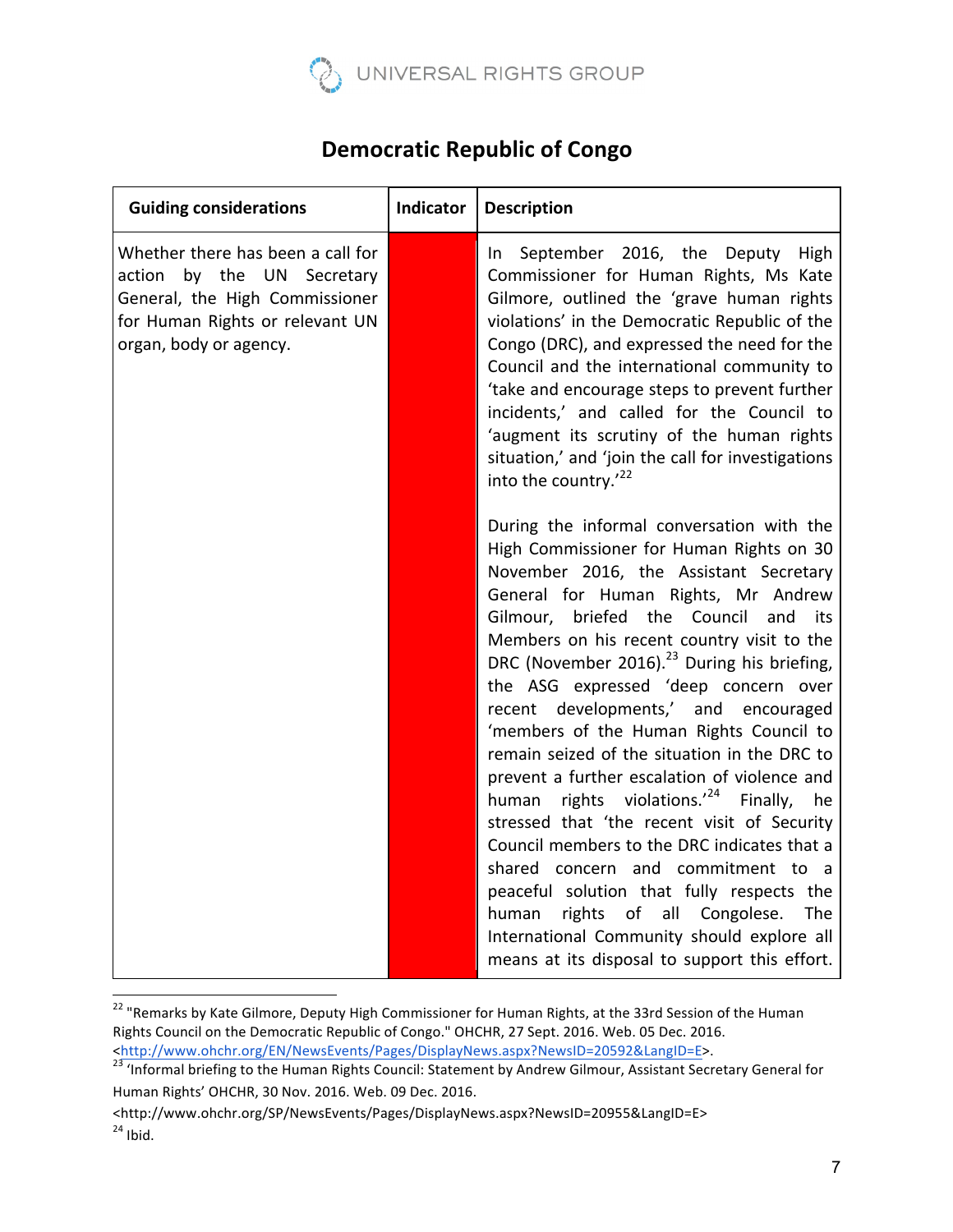

|                                                                                                                                                                                                                                                                         | But let's be clear: there is a profound and<br>widespread concern that in three weeks time<br>$-19th$ December marking the end of the<br>second and last term of President Kabila -<br>there may be mass demonstrations in many<br>parts of the country. They may be met in a<br>similar way to the demonstrations in<br>September - in which case we could see a<br>truly terrible escalation.<br><b>This</b><br>is<br>why<br>confidence building measures need to be<br>implemented<br>head<br>now, to<br>off<br>that<br>scenario."25                                                                                                     |
|-------------------------------------------------------------------------------------------------------------------------------------------------------------------------------------------------------------------------------------------------------------------------|---------------------------------------------------------------------------------------------------------------------------------------------------------------------------------------------------------------------------------------------------------------------------------------------------------------------------------------------------------------------------------------------------------------------------------------------------------------------------------------------------------------------------------------------------------------------------------------------------------------------------------------------|
| Whether a group of Special<br>Procedures or Commissions of<br>Inquiry, Fact-finding missions and<br>Investigations<br>have<br>recommended that the Council<br>consider action.                                                                                          | Several Special Rapporteur mandate-holders<br>(incl. the SRs on the situation of human rights<br>defenders; freedom of peaceful assembly and<br>of association; and protection of the right to<br>freedom of opinion and expression) have<br>called for action from the Government of the<br>DRC, particularly to 'lift an unjustified ban on<br>protests' as it restricts the 'rights to freedom<br>of expression and the freedom of peaceful<br>assembly and of association. <sup>126</sup> <sup>27</sup> No direct or<br>specific recommendations for Council action<br>from Special Procedures mandate-holders<br>have been identified. |
| Whether the State concerned has<br>national<br>rights<br>human<br>a<br>institution with A-status<br>(and<br>whether<br>that<br>institution<br>has<br>drawn the<br>attention of<br>the<br>international community to an<br>emerging situation and called for<br>action). | A National Human Rights Commission was<br>appointed by Parliament on 1 April 2015,<br>over two years after the enabling legislation<br>was promulgated (March 2013). <sup>28</sup> DRC has<br>received recommendations to 'ensure that<br>the National Human Rights Commission is<br>fully operational, including through<br>the<br>allocation of appropriate financial<br>and                                                                                                                                                                                                                                                              |

<sup>&</sup>lt;sup>25</sup> Ibid.<br><sup>26</sup> ""Fragile" DRC at risk as government clamps down on critics, UN expert warns" OHCHR, 8 Dec. 2016. Web. 06 Dec. 2016 

<sup>&</sup>lt;http://www.ohchr.org/en/NewsEvents/Pages/DisplayNews.aspx?NewsID=20969&LangID=E#sthash.Yb2u66He.dp

<sup>&</sup>lt;mark>uf></mark><br><sup>27</sup> "DRC: UN rights experts urge end to 'unjustified' ban on protests'' OHCHR, 3 Nov. 2016. Web. 06 Dec. 2016 <http://www.ohchr.org/EN/NewsEvents/Pages/DisplayNews.aspx?NewsID=20823&LangID=E>

<sup>&</sup>lt;sup>28</sup> "Situation of human rights and the activities of the United Nations Joint Human Rights. Office in the Democratic Republic of the Congo" UNHCHR, A/HRC/30/32.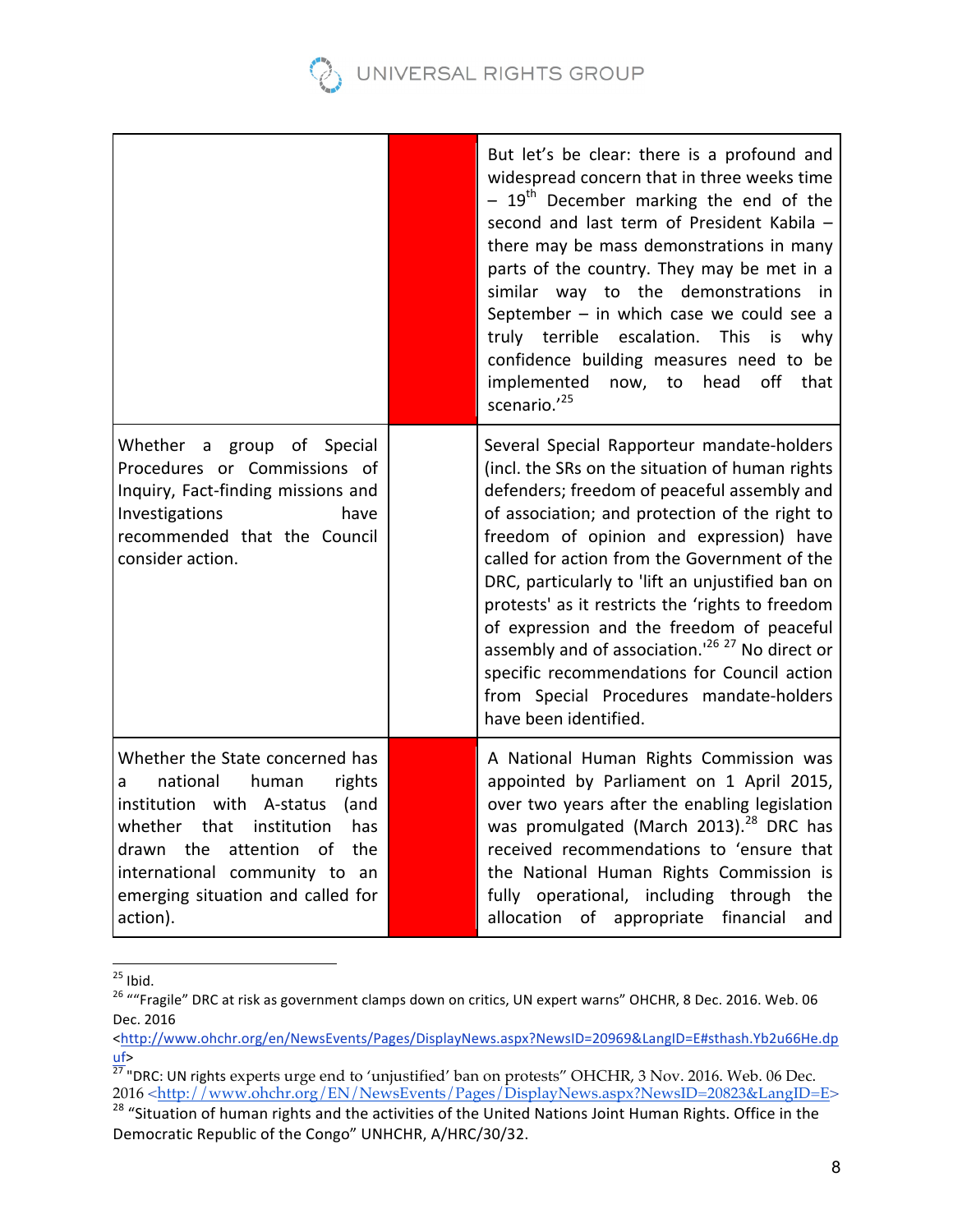

|                                                                                                                                                                                                                                                               | logistical capacity, and that it works in line<br>with the Paris Principles.' <sup>29</sup> There has been<br>no application for A-status accreditation by<br>the national human rights institution. <sup>30</sup>                                                                                                                                                                                                                                                                                                                                                                                                                                                                                                                                                                                                                                              |
|---------------------------------------------------------------------------------------------------------------------------------------------------------------------------------------------------------------------------------------------------------------|-----------------------------------------------------------------------------------------------------------------------------------------------------------------------------------------------------------------------------------------------------------------------------------------------------------------------------------------------------------------------------------------------------------------------------------------------------------------------------------------------------------------------------------------------------------------------------------------------------------------------------------------------------------------------------------------------------------------------------------------------------------------------------------------------------------------------------------------------------------------|
| Whether the State concerned has<br>been willing to recognise that it<br>faces particular human rights<br>challenges and has laid down a<br>set of credible actions, including<br>table and benchmarks to measure<br>progress, to respond to the<br>situation. | During the informal conversation with the<br>High Commissioner for Human Rights on 30<br>November 2016, the Assistant Secretary<br>General for Human Rights, Mr Andrew<br>Gilmour, stated his concern by 'the tendency<br>of the various DRC authorities to delegitimize<br>and denigrate civil society organisations, the<br>opposition and all demonstrators. They<br>accused the United Nations Joint Human<br>Rights Office (UNJHRO) of being the<br>mouthpiece, or in the pocket of the<br>opposition and human rights defenders.<br>Conversely, they accused the opposition and<br>the NGOs of being in the pay of foreign<br>powers. <sup>31</sup> IN addition he stated that he was<br>'gravely disappointed' to see the killing of<br>demonstrators, which, 'hardly indicate that<br>those assurances were given in the good<br>faith we hoped for.'32 |
|                                                                                                                                                                                                                                                               | In September 2015, during the presentation<br>of the OHCHR report on the situation of<br>human rights in the Democratic Republic of<br>the Congo (A/HRC/30/32), some States<br>welcomed progress made by the DRC,<br>including 'the creation of an Ombudsman<br>and a unit for human rights defenders, the<br>adoption of an action plan to combat sexual<br>violence by armed forces, and the adoption                                                                                                                                                                                                                                                                                                                                                                                                                                                         |

<sup>&</sup>lt;sup>29</sup> Situation of human rights and the activities of the United Nations Joint Human Rights. Office in the Democratic Republic of the Congo" UNHCHR, A/HRC/30/32.

<sup>&</sup>lt;sup>30</sup> "Accreditation of National Human Rights Institutions." OHCHR, 05 Aug. 2016. Web. 05 Dec. 2016. <http://www.ohchr.org/Documents/Issues/HRIndicators/NHRI.pdf>.

<sup>31</sup> Informal briefing to the Human Rights Council: Statement by Andrew Gilmour, Assistant Secretary General for Human Rights' OHCHR, 30 Nov. 2016. Web. 09 Dec. 2016.

<sup>&</sup>lt;http://www.ohchr.org/SP/NewsEvents/Pages/DisplayNews.aspx?NewsID=20955&LangID=E>

<sup>32</sup> Informal briefing to the Human Rights Council: Statement by Andrew Gilmour, Assistant Secretary General for Human Rights' OHCHR, 30 Nov. 2016. Web. 09 Dec. 2016.

<sup>&</sup>lt;http://www.ohchr.org/SP/NewsEvents/Pages/DisplayNews.aspx?NewsID=20955&LangID=E>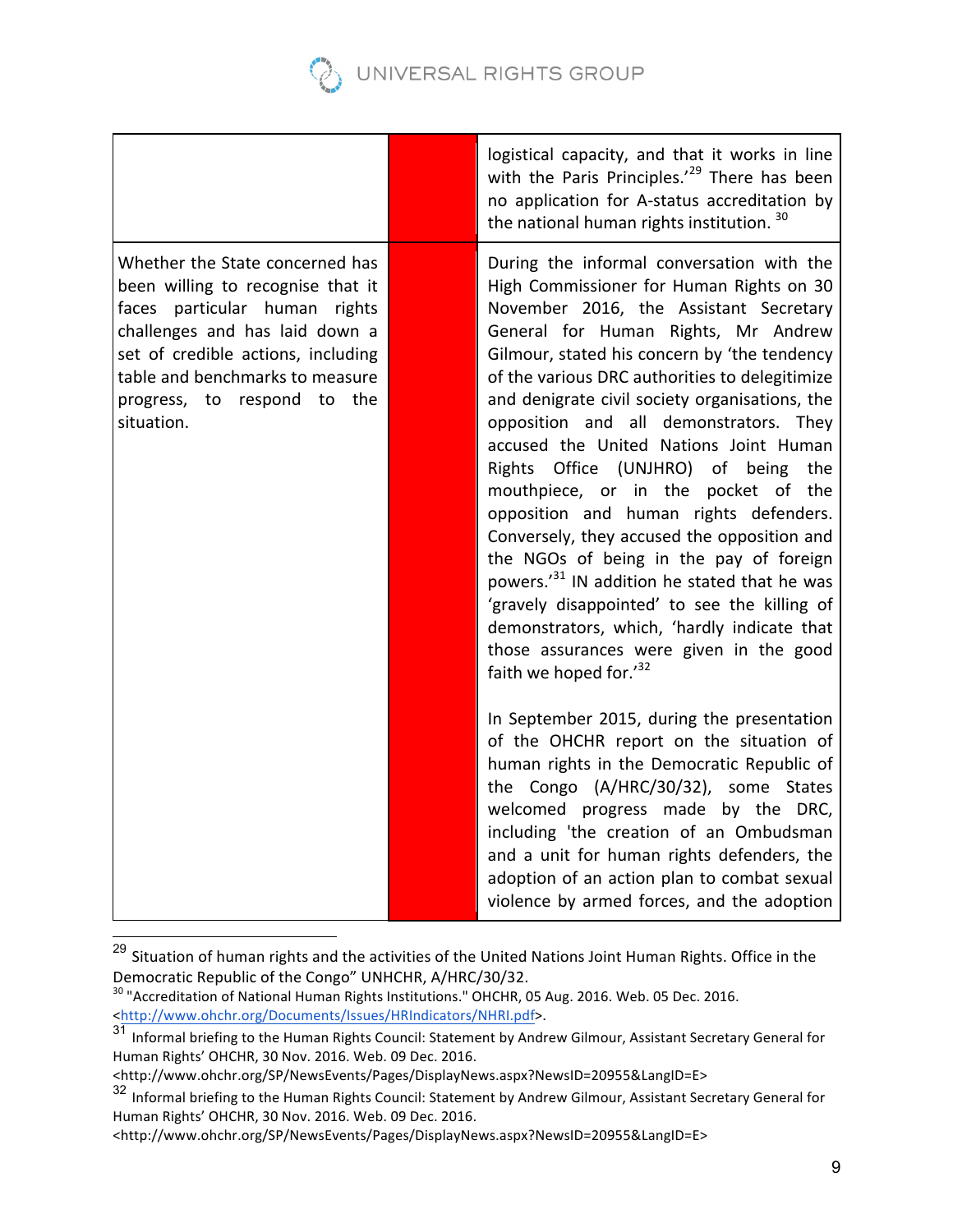

|                                                                                                                                                                                                                              | of a law on the prosecution of genocide and<br>crimes against humanity. <sup>33</sup> Nonetheless,<br>according to a UN preliminary investigative<br>report released on 21 October 2016 -<br>conducted by the UN Joint Human Rights<br>Office of MONUSCO - around 422 victims of<br>human rights violations was documented in<br>the preliminary investigation. <sup>34</sup> 35 |
|------------------------------------------------------------------------------------------------------------------------------------------------------------------------------------------------------------------------------|----------------------------------------------------------------------------------------------------------------------------------------------------------------------------------------------------------------------------------------------------------------------------------------------------------------------------------------------------------------------------------|
| Whether the State concerned is<br>effectively cooperating with HRC<br>Special Procedures<br>and<br>Commissions of Inquiry, Fact-<br>finding<br>missions<br>and<br>Investigations including<br>by<br>allowing country visits. | The DRC does not have a Standing Invitation<br>to Special Procedures. 17<br>$of$ 21<br>out<br>requested country visits<br>by<br>Special<br>Procedures mandate-holders<br>have<br>been<br>completed since 1998. <sup>36</sup><br>DRC's<br>last<br>completed SPs visit was the visit of the<br>Independent Expert on foreign debt, in<br>2011. <sup>37</sup>                       |
| Whether the State concerned is<br>engaging with OHCHR, including<br>in the field of technical assistance<br>and effective engagement with<br>UN Human Rights Treaty Bodies.                                                  | Noting the 20th anniversary of the OHCHR's<br>presence in the DRC, the High Commissioner<br>characterised the relationship with DRC, as a<br>'a relationship characterised by openness and<br>honesty $-$ as true partnerships should be<br>marked, even at times when disagreements<br>can be stark' during his visit to the DRC in July<br>2016.38                             |

<sup>&</sup>lt;sup>33</sup> "Human Rights Council Discusses Situation of Human Rights in the Democratic Republic of the Congo and in Libya." OHCHR, 29 Sept. 2015. Web. 05 Dec. 2016.

<sup>&</sup>lt;http://www.ohchr.org/en/NewsEvents/Pages/DisplayNews.aspx?NewsID=16527&LangID=E>.<br><sup>34</sup> "DRC: UN Reports Reveal Clear Use of Excessive Force, Rife Impunity for Rights Violations." OHCHR, 21 Oct. 2016. Web. 06 Dec. 2016. <http://www.ohchr.org/EN/NewsEvents/Pages/DisplayNews.aspx?NewsID=20724&LangID=E>. 35 ""Fragile" DRC at risk as government clamps down on critics, UN expert warns" OHCHR, 8 Dec. 2016. Web. 06

Dec. 2016 

<sup>&</sup>lt;http://www.ohchr.org/en/NewsEvents/Pages/DisplayNews.aspx?NewsID=20969&LangID=E#sthash.Yb2u66He.dp uf><br><sup>36</sup> "Democratic Republic of the Congo." *Special Procedures Country Visits*. OHCHR, 30 Nov. 2016. Web. 09 Dec.

<sup>2016.</sup> 

<sup>&</sup>lt;http://spinternet.ohchr.org/\_Layouts/SpecialProceduresInternet/ViewCountryVisits.aspx?Lang=en&country=COD >

<sup>&</sup>lt;sup>37</sup>Democratic Republic of the Congo." *Special Procedures Country Visits*. OHCHR, 30 Nov. 2016. Web. 06 Dec. 2016. <http://spinternet.ohchr.org/\_Layouts/SpecialProceduresInternet/ViewCountryVisits.aspx?Lang=en&country=COD >

<sup>&</sup>lt;sup>38</sup> "Opening remarks by UN High Commissioner for Human Rights Zeid Ra'ad Al Hussein at a press conference during his mission to the Democratic Republic of the Congo" OHCHR, 21 July 2016. Web. 06 dec. 2016. <http://www.ohchr.org/EN/NewsEvents/Pages/DisplayNews.aspx?LangID=E&NewsID=20293#sthash.868ueALM.d puf>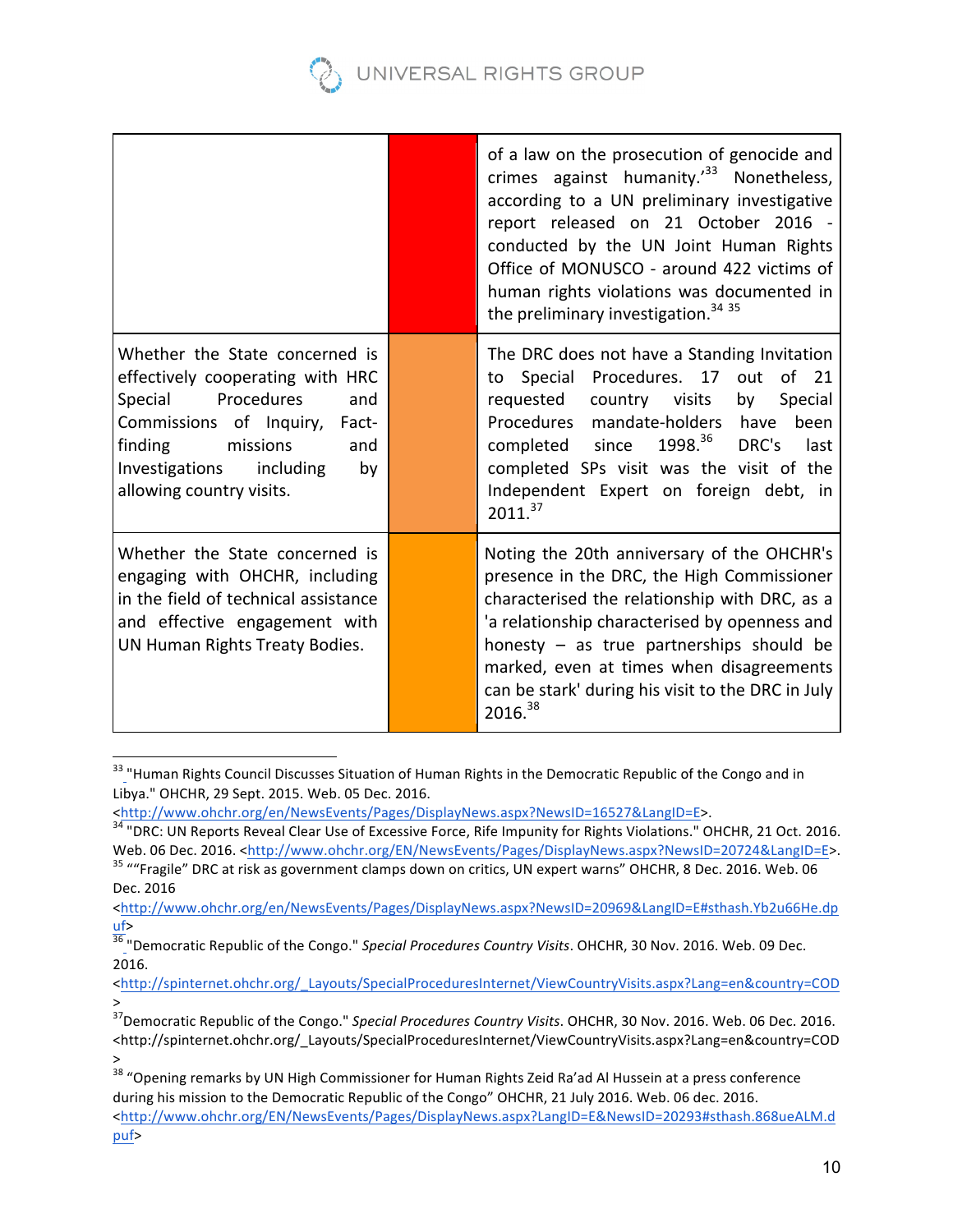

|  | At HRC33 (September 2016), the DRC stated<br>its 'will to promote and protect human rights<br>in all circumstances and throughout all of its<br>territory. To that end, the Government<br>remains committed to cooperate with the<br>Office of the High Commissioner for Human<br>Rights. It welcomed that the report referred<br>to progress achieved in the field of human<br>rights, but regretted the inclusion of some<br>negative aspects that had not been clearly<br><b>The</b><br>authorities<br>documented.<br>were<br>committed to ensure accountability, and no-<br>one enjoyed impunity for power abuses',<br>according to the DRC representative. <sup>39</sup> |
|--|-------------------------------------------------------------------------------------------------------------------------------------------------------------------------------------------------------------------------------------------------------------------------------------------------------------------------------------------------------------------------------------------------------------------------------------------------------------------------------------------------------------------------------------------------------------------------------------------------------------------------------------------------------------------------------|
|  | During the Interactive Dialogue on the<br>Situation of Human Rights in the DRC under<br>HRC33, several States expressed 'serious<br>concerns about the ongoing conflict,' and the<br>'the human rights violations committed,'<br>while<br>calling<br><b>DRC</b><br>on<br>to<br>strengthen<br>with<br>the<br>cooperation<br>international<br>community. <sup>140</sup>                                                                                                                                                                                                                                                                                                         |
|  | Since September 2016, serious human rights<br>violations have continued - particularly<br>related to right to life, to physical integrity,<br>to the liberty and security of the person,<br>peaceful assembly and expression, according<br>to several recent OHCHR reports. <sup>41 42</sup><br>During the informal conversation with the<br>High Commissioner on Human Rights on 30<br>November<br>2016,<br>the<br>ASG<br>expressed<br>appreciation of the DRC authorities 'for                                                                                                                                                                                              |

<sup>&</sup>lt;sup>39</sup> "Human Rights Council Discusses Situation of Human Rights in the Democratic Republic of the Congo and in Libya." OHCHR, 29 Sept. 2015. Web. 05 Dec. 2016.

1

<sup>&</sup>lt;http://www.ohchr.org/en/NewsEvents/Pages/DisplayNews.aspx?NewsID=16527&LangID=E>

<sup>&</sup>lt;sup>41</sup> "DRC: UN Reports Reveal Clear Use of Excessive Force, Rife Impunity for Rights Violations." OHCHR, 21 Oct. 2016.<br>Web. 06 Dec. 2016. <http://www.ohchr.org/EN/NewsEvents/Pages/DisplayNews.aspx?NewsID=20724&LangID=E>.

Web. 06 Dec. 2016. <u>Inspir minimizing</u> Pages 1972<br><sup>42</sup> "Fragile" DRC at risk as government clamps down on critics, UN expert warns" OHCHR, 8 Dec. 2016. Web. 06 Dec. 2016 

<sup>&</sup>lt;http://www.ohchr.org/en/NewsEvents/Pages/DisplayNews.aspx?NewsID=20969&LangID=E#sthash.Yb2u66He.dp uf>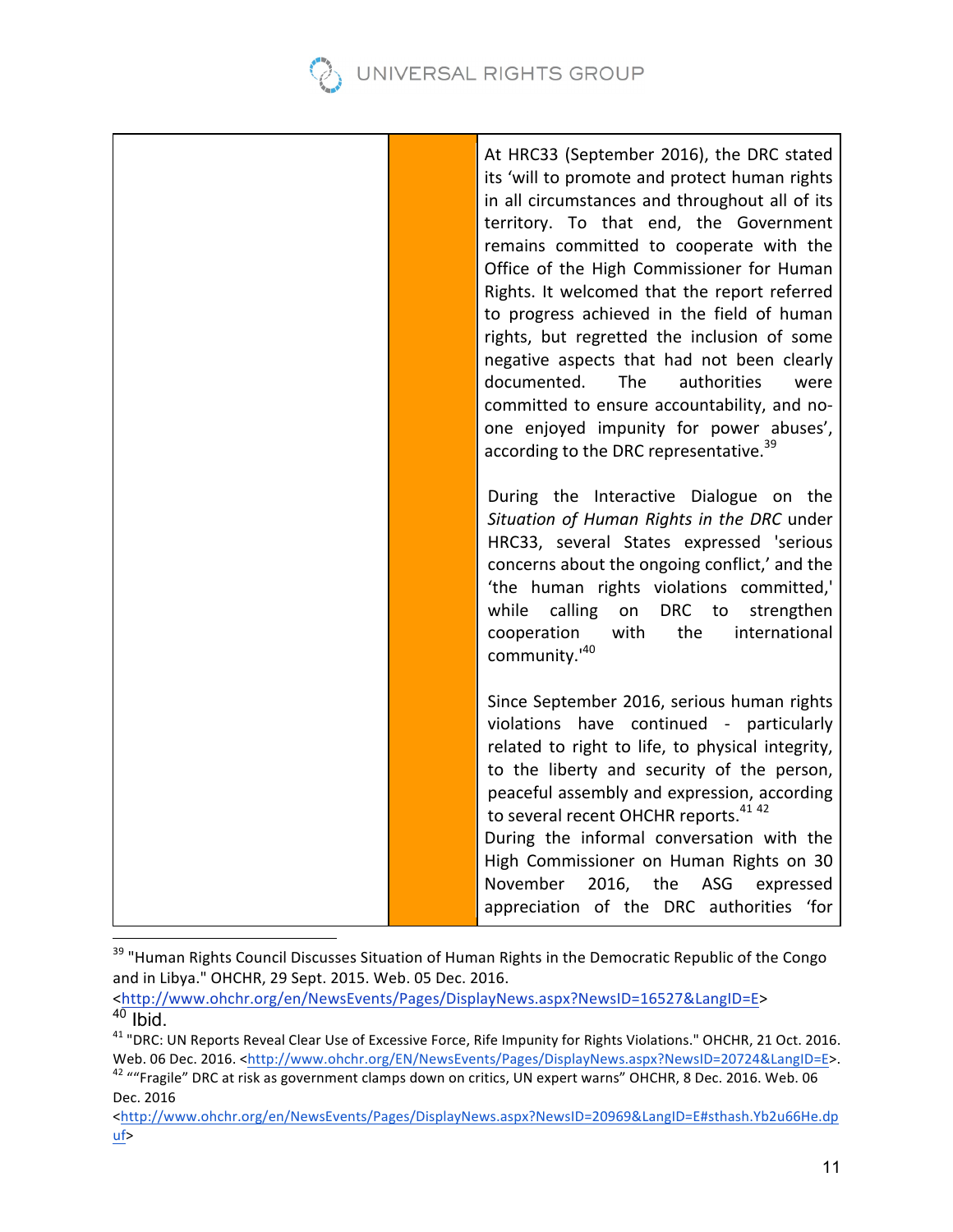

|                                                                                                                                                                                                                                                                              | seriously engaging in discussions,' during his<br>visit to the country, while noting that 'we are<br>deeply<br>concerned<br>over<br>some<br>recent<br>developments, especially their refusal to<br>open the democratic space,<br>and their<br>restrictions on fundamental freedoms.'43                                                                                                                                                                                                                                                                                                                                                                                                                                                                                                                                                             |
|------------------------------------------------------------------------------------------------------------------------------------------------------------------------------------------------------------------------------------------------------------------------------|----------------------------------------------------------------------------------------------------------------------------------------------------------------------------------------------------------------------------------------------------------------------------------------------------------------------------------------------------------------------------------------------------------------------------------------------------------------------------------------------------------------------------------------------------------------------------------------------------------------------------------------------------------------------------------------------------------------------------------------------------------------------------------------------------------------------------------------------------|
| Whether<br>relevant<br>regional<br>$\overline{a}$<br>or institution<br>mechanism<br>has<br>identified a situation as requiring<br>the attention of the international<br>community; or whether the State<br>concerned is cooperating with<br>relevant regional organisations. | A delegation from The African Commission of<br>Human Rights visited the DRC in August<br>2016. The Commission commended the DRC<br>for its cooperation and for certain positive<br>developments made since its previous visit in<br>2011, but highlighted remaining concerns. <sup>44</sup><br>The African Union urged the DRC to<br>'promote<br>and<br>protect human<br>rights'<br>following violent events in<br>September<br>2016. <sup>45</sup> The African<br>Union<br>has<br>been<br>National Dialogue,<br>facilitating<br>which<br>$\overline{a}$<br>resulted in a signed agreement in October<br>2016 that allows for the creation of a<br>transitional<br>coalition.<br>The<br><b>DRC</b><br>has<br>cooperated on this to date, according to<br>the Southern<br>from<br>African<br>reports<br>Development Community (SADC). <sup>46</sup> |
| Whether the State is facilitating<br>or obstructing access and work on<br>the part of humanitarian actors,<br>rights<br>defenders<br>human<br>and<br>media.                                                                                                                  | Several civil society and non-governmental<br>organisations have expressed 'deep concern<br>at the deterioration of the human rights<br>situation in the Democratic Republic of the<br>Congo (DRC), in particular the clampdown on<br>peaceful activists and political opponents<br>ahead of the presidential election scheduled<br>for November 2016. <sup>147</sup> According to several                                                                                                                                                                                                                                                                                                                                                                                                                                                         |

<sup>&</sup>lt;sup>43</sup> Ibid.<br><sup>44</sup> "Press Release on the Promotion Mission of the African Commission on Human and Peoples' Rights to the Democratic Republic of Congo." African Commission on Human and Peoples' Rights, 14 Aug. 2016. Web. 06 Dec. 2016. <http://www.achpr.org/press/2016/08/d310/>.<br><sup>45</sup> "Joint Statement on the DRC (AU, UN, EU, OIF)-African Union - Peace and Security Department." *African* 

*Union, Peace and Security Department*. African Union, Peace and Security Department, 26 Sept. 2016. Web. 06 Dec. 2016. <http://www.peaceau.org/en/article/joint-statement-on-the-drc-au-un-eu-oif>. 46 "The DRC Signs a Historic Agreement Following Reaching Consensus in the National Political Dialogue." South

African Development Community, 18 Oct. 2016. Web. 06 Dec. 2016. <http://www.sadc.int/news-events/news/drcsigns-historic-agreement-followiing-reaching-consensus-national-political-dialogue-18-october-2016/>.<br><sup>47</sup> "Human Rights Council: Address the Deteriorating Human Rights Situation in the Democratic Republic of the

Congo (DRC)." International Federation for Human Rights, 26 Feb. 2106. Web. 06 Dec. 2016.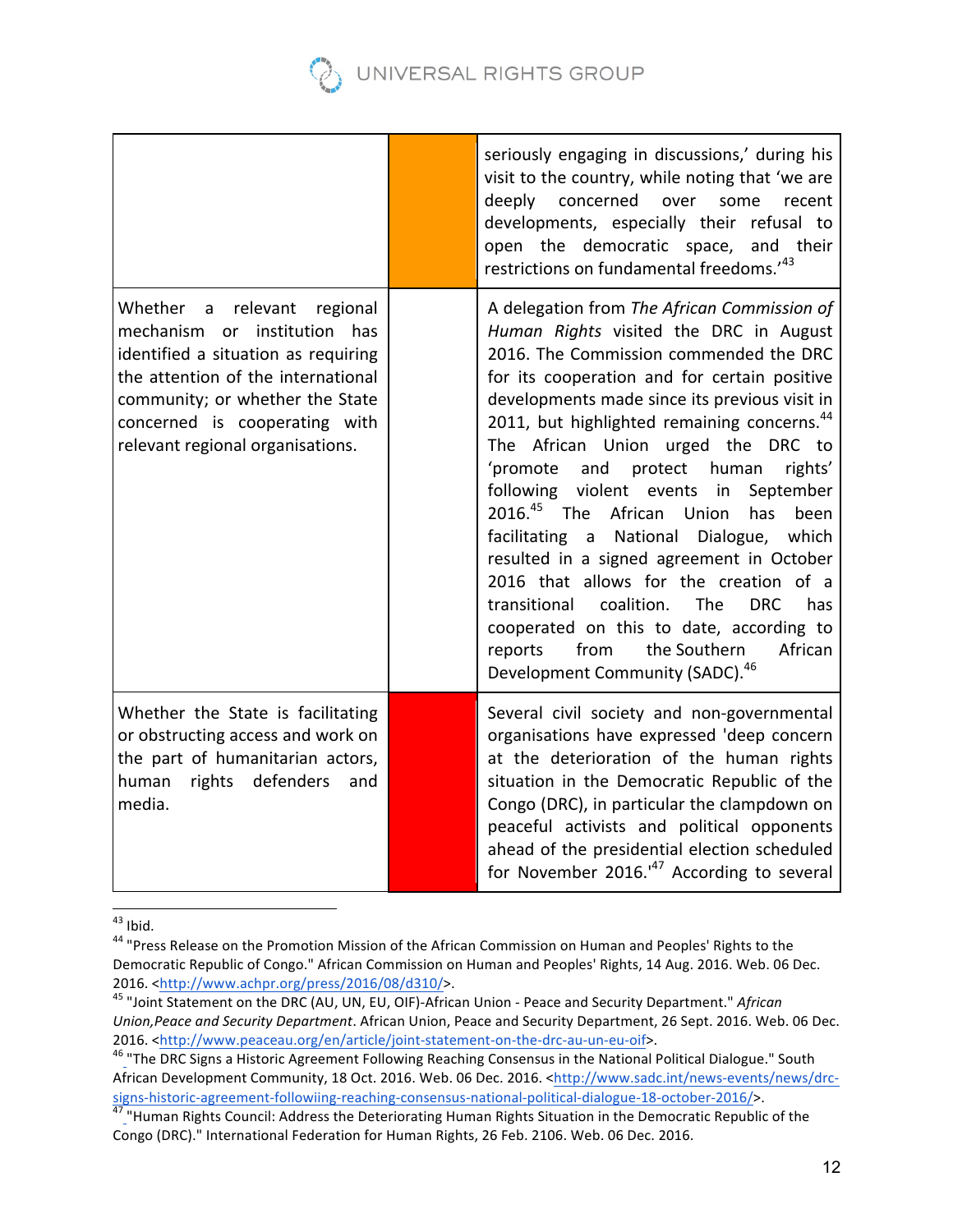

| reports, journalists and HRDs have faced              |
|-------------------------------------------------------|
| harassment, arbitrary arrests<br>and                  |
| detention. <sup>48</sup> Broadcasts of radio stations |
| have been reported to be disconnected,                |
| while restrictions have been put in place on          |
| international media operating in<br>the               |
| country. <sup>49 50</sup>                             |

## **South Sudan**

| <b>Guiding considerations</b>                                                                                                                                        | <b>Indicator</b> | <b>Description</b>                                                                                                                                                                                                                                                                                                                                                                                                                                                                                                                                                                                                                                                                                                                                                       |
|----------------------------------------------------------------------------------------------------------------------------------------------------------------------|------------------|--------------------------------------------------------------------------------------------------------------------------------------------------------------------------------------------------------------------------------------------------------------------------------------------------------------------------------------------------------------------------------------------------------------------------------------------------------------------------------------------------------------------------------------------------------------------------------------------------------------------------------------------------------------------------------------------------------------------------------------------------------------------------|
| Whether there has been a call<br>for action by the UN Secretary<br>General, the<br>High<br>Commissioner for Human<br>Rights or relevant UN organ,<br>body or agency. |                  | In July 2016, UN Secretary General, Ban Ki Moon<br>called on the 'the Security Council and the entire<br>membership of the United Nations to rise to this<br>moment and protect the human rights of South<br>Sudanese.' <sup>51</sup><br>Since July 2016, Members of the HRC-mandated<br>Commission on Human Rights in South Sudan<br>began its operations. The Commission was<br>established during HRC31 in March 2016, to<br>'monitor and report on the human rights<br>situation in South Sudan, to establish a factual<br>basis for transitional justice, and to provide<br>guidance to the Transitional Government of<br>National Unity of South Sudan on transitional<br>justice. The Commission noted that it had<br>'followed recent events in South Sudan with |

<https://www.fidh.org/en/international-advocacy/united-nations/human-rights-council-address-the-

<http://www.ohchr.org/en/NewsEvents/Pages/DisplayNews.aspx?NewsID=20969&LangID=E#sthash.Yb2u66He.dp

```
<http://www.un.org/apps/news/story.asp?NewsID=54434#.WEktuqIrL_Q>.
```
1

deteriorating-human-rights-situation>.<br><sup>48</sup> "DRC: UN Reports Reveal Clear Use of Excessive Force, Rife Impunity for Rights Violations." The United Nations Office at Geneva, 21 Oct. 2016. Web. 06 Dec. 2016.

<sup>&</sup>lt;http://www.unog.ch/80256EDD006B9C2E/(httpNewsByYear\_en)/C0B9BF29EB48D752C12580530041F163?Open

Document>.<br><sup>49</sup> "Informal Briefing to the Human Rights Council: Statement by Andrew Gilmour, Assistant Secretary General for Human Rights." OHCHR, 30 Nov. 2016. Web. 06 Dec. 2016.<br><http://www.ohchr.org/en/NewsEvents/Pages/DisplayNews.aspx?NewsID=20955&LangID=E>.

 $100$  ""Fragile" DRC at risk as government clamps down on critics, UN expert warns" OHCHR, 8 Dec. 2016. Web. 06 Dec. 2016 

uf><br><sup>51</sup> "'Time to Massively Reinforce UN Action' on South Sudan, Ban Says Ahead of Security Council Meeting." *UN News Center*. United Nations, 11 July 2016. Web. 06 Dec. 2016.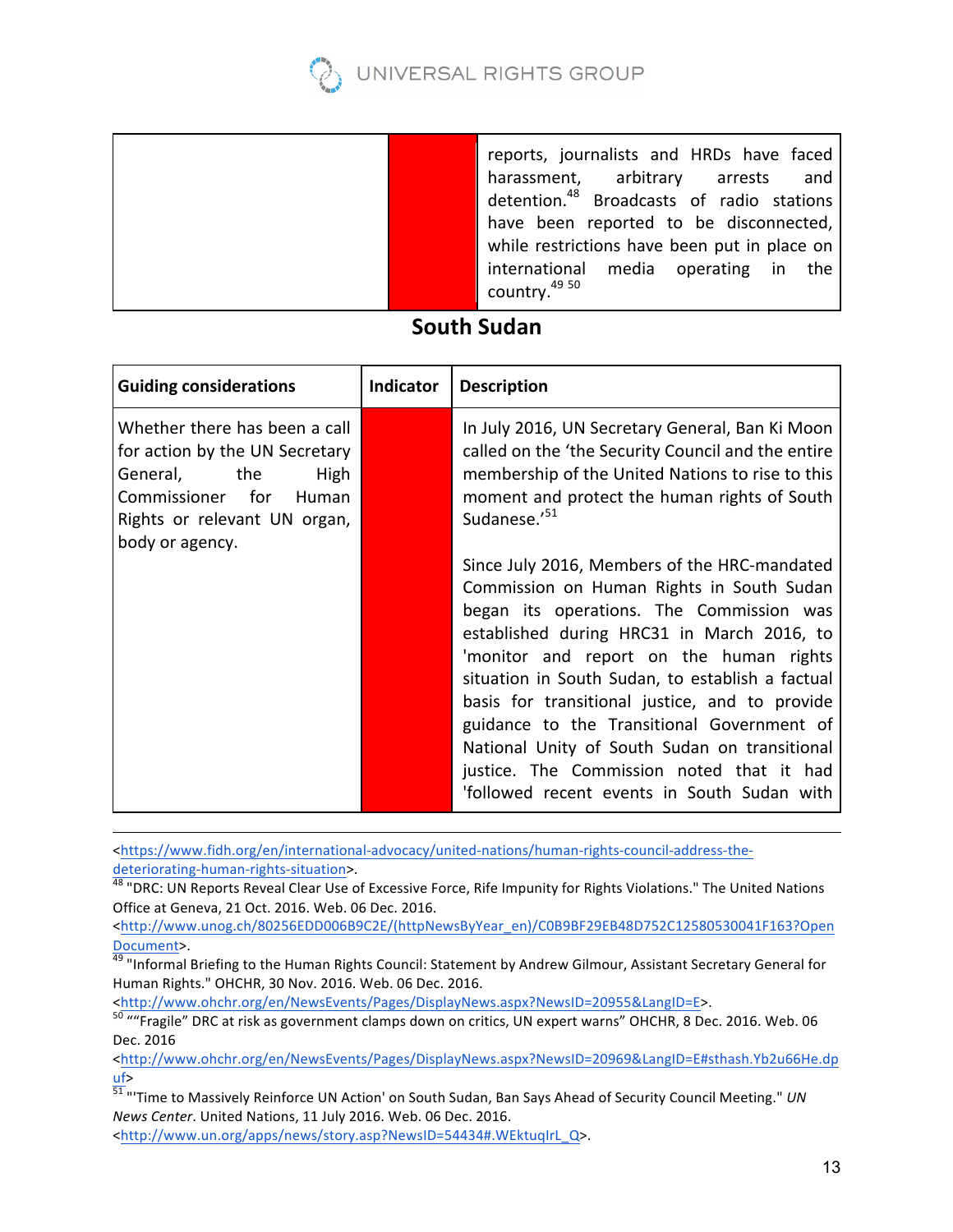

|                                                                                                                                                                                             | grave concern. It calls on all parties to end the<br>violence, to honour their commitments under<br>the Agreement on the Resolution of the Conflict<br>in South Sudan (ARCSS) in all its dimensions, and<br>cease attacks on civilians. <sup>152</sup>                                                                                                                                                                                                                                                                                                                                                                                                                                                                                               |
|---------------------------------------------------------------------------------------------------------------------------------------------------------------------------------------------|------------------------------------------------------------------------------------------------------------------------------------------------------------------------------------------------------------------------------------------------------------------------------------------------------------------------------------------------------------------------------------------------------------------------------------------------------------------------------------------------------------------------------------------------------------------------------------------------------------------------------------------------------------------------------------------------------------------------------------------------------|
| Whether a group of Special<br>Procedures or Commissions of<br>Inquiry, Fact-finding missions<br>and Investigations<br>have<br>recommended<br>that<br>the<br>Council consider action.        | In December 2016, the UN Independent<br>Commission on Human Rights in South Sudan<br>called for the international community to<br>prevent ethnic cleansing in South Sudan and<br>expressed grave concern over the 'epic<br>proportions of sexual violence in the conflict in<br>South Sudan. <sup>153</sup> The Commission expressed its<br>intention to, 'call for the establishment of a<br>special investigative team to go to South Sudan<br>to collect evidence of the rapes so as to form<br>the basis of prosecutions for the future. The<br>Commission urges the Government of South<br>Sudan and those in control of opposition<br>territories to give UN investigators unfettered<br>access to all areas of the country. <sup>154 55</sup> |
| Whether the State concerned<br>has a national human rights<br>institution with A-status (and<br>whether that institution has<br>drawn the attention of the<br>international community to an | Limited information is available<br>the<br>on.<br>functioning or independence of the South Sudan<br>Human Rights Commission. There has been no<br>application for A-status accreditation for the<br>South Sudanese NHRI. 56                                                                                                                                                                                                                                                                                                                                                                                                                                                                                                                          |

<sup>52 &#</sup>x27;HRC-mandated Commission on Human Rights in South Sudan begins operations.' OHCHR, United Nations, 22 July 2016. Web. 09 Dec. 2016

<http://www.ohchr.org/en/NewsEvents/Pages/DisplayNews.aspx?NewsID=20979&LangID=E#sthash.z3lkhpd8.eGk

<sup>&</sup>lt;http://www.ohchr.org/EN/NewsEvents/Pages/DisplayNews.aspx?NewsID=20296&LangID=E#sthash.BtzwjaJ6.dpu f>

<sup>53 &</sup>quot;UN Experts call for UN special investigation into epic levels of sexual violence in South Sudan" OHCHR, 02 Dec. 2016. Web. 06 Dec. 2016

FrfP0.dpuf><br><sup>54</sup> "UN Experts call for UN special investigation into epic levels of sexual violence in South Sudan" OHCHR, 02 Dec. 2016. Web. 06 Dec. 2016

<sup>&</sup>lt;http://www.ohchr.org/en/NewsEvents/Pages/DisplayNews.aspx?NewsID=20979&LangID=E#sthash.z3lkhpd8.eGk  $FrfPO.dpuf$ <br><sup>55</sup> "UN human rights experts says international community has an obligation to prevent ethnic cleansing in South

Sudan" OHCHR, 01 Dec. 2016. Web. 06 Dec. 2016

<sup>&</sup>lt;http://www.ohchr.org/en/NewsEvents/Pages/DisplayNews.aspx?NewsID=20970&LangID=E#sthash.nf8SsfYc.dpuf >

<sup>&</sup>lt;sup>56</sup> "Accreditation of National Human Rights Institutions." OHCHR, 05 Aug. 2016. Web. 05 Dec. 2016. <http://www.ohchr.org/Documents/Issues/HRIndicators/NHRI.pdf>.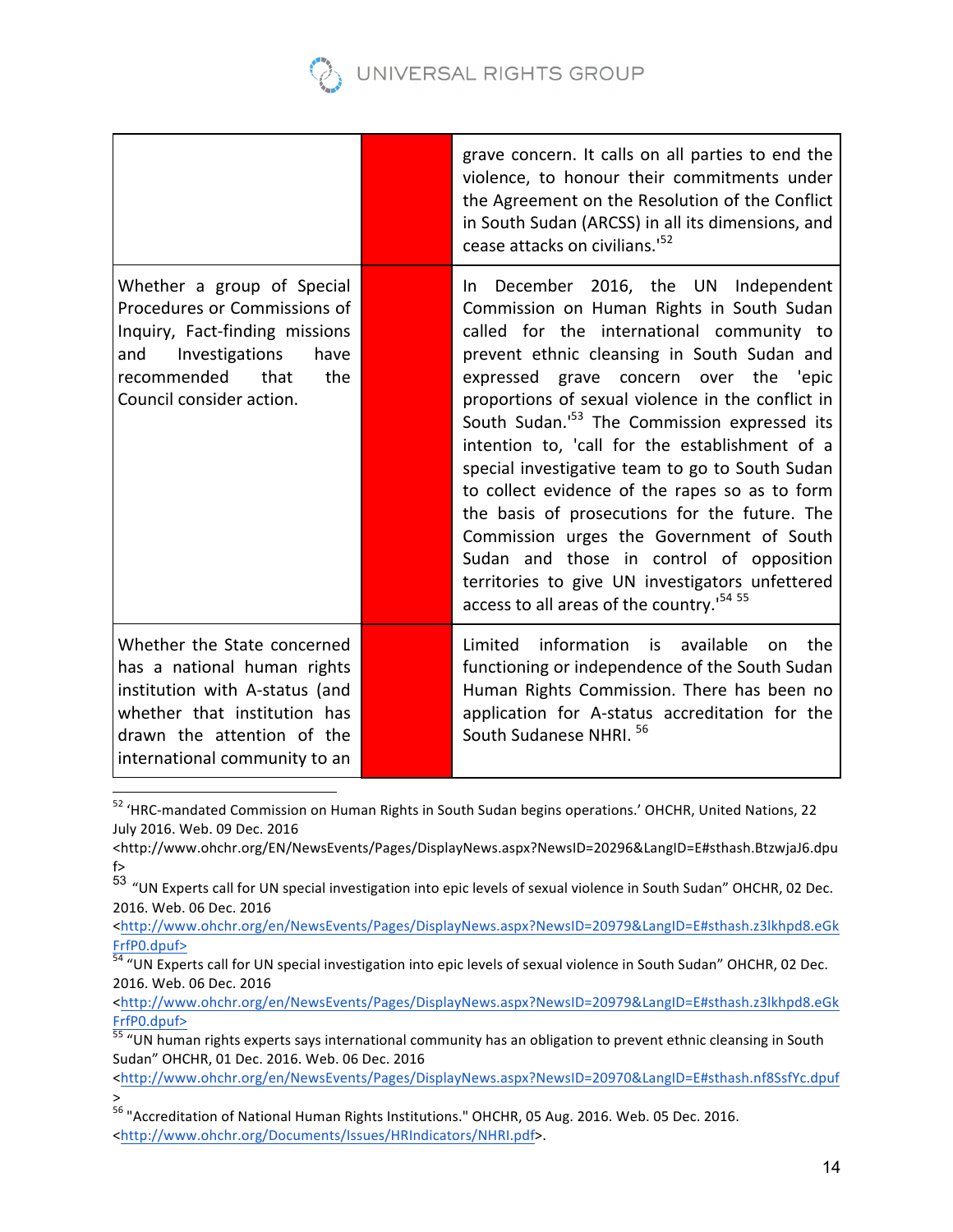

| emerging situation and called<br>for action)                                                                                                                                                                                                                                |                                                                                                                                                                                                                                                                                                                                                                                                                                                                                                                                                                                                                                                                                                                                                     |
|-----------------------------------------------------------------------------------------------------------------------------------------------------------------------------------------------------------------------------------------------------------------------------|-----------------------------------------------------------------------------------------------------------------------------------------------------------------------------------------------------------------------------------------------------------------------------------------------------------------------------------------------------------------------------------------------------------------------------------------------------------------------------------------------------------------------------------------------------------------------------------------------------------------------------------------------------------------------------------------------------------------------------------------------------|
| Whether the State concerned<br>has been willing to recognise<br>that it faces particular human<br>rights challenges and has laid<br>down a set of credible actions,<br>including<br>table<br>and<br>benchmarks<br>to<br>measure<br>progress, to respond to the<br>situation | According to the Assessment mission report by<br>improve<br>the<br><b>OHCHR</b><br>to<br>human<br>rights,<br>accountability, reconciliation and capacity in<br>South Sudan (A/HRC/31/49) despite, 'repeated<br>commitments to end the violence, protect<br>civilians and punish perpetrators, to date, there<br>is no evidence or available public information of<br>any genuine efforts by the Government to<br>investigate, prosecute and punish violations and<br>of<br>them<br>abuses,<br>some<br>amounting<br>to<br>international crimes.' <sup>57</sup><br>The Government of South Sudan recently denied<br>UN allegations of ethnic cleansing, according to<br>media reports. <sup>58</sup>                                                  |
| Whether the State concerned<br>is effectively cooperating with<br>HRC Special Procedures and<br>Commissions of Inquiry, Fact-<br>finding<br>missions<br>and<br>Investigations including<br>by<br>allowing country visits                                                    | During the initial visit of the United Nations<br>Commission on Human Rights in South Sudan<br>2016) to the<br>(September<br>country,<br>the<br>Commission thanked the Government for its<br>cooperation, but expressed serious concern: The<br>members of the Commission noted<br>that,<br>'overall,<br>remain<br>the<br>we<br>concerned<br>by<br>diminishing space for journalists and civil society<br>members who are subject to intimidation and<br>harassment; by the lack of access for UNMISS<br>and humanitarian actors to reach the most<br>vulnerable; the escalation of sexual violence<br>against women and girls Above all, we are<br>concerned about the ongoing impunity and lack<br>of accountability for serious crimes and human |

 <sup>\*</sup> The present report was submitted after the deadline in order to reflect the most recent developments.

<sup>&</sup>lt;sup>57</sup> Report of the High Commissioner for Human Rights on the Assessment mission by the Office of the United *Nations* High Commissioner for Human Rights to improve human rights, accountability, reconciliation and capacity *in South Sudan.* A/HRC/31/49. OHCHR, 10 March 2016. Web. 06 Dec. 2016<br>http://www.ohchr.org/EN/HRBodies/HRC/RegularSessions/Session31/Documents/A-HRC-31-49\_en.doc.

<sup>&</sup>lt;sup>58</sup> "South Sudan Denies UN Allegations of 'ethnic Cleansing'" Al Jazeera, 01 Dec. 2016. Web. 06 Dec. 2016. <http://www.aljazeera.com/news/2016/12/south-sudan-denies-allegations-ethnic-cleansing-161201182935132.html>.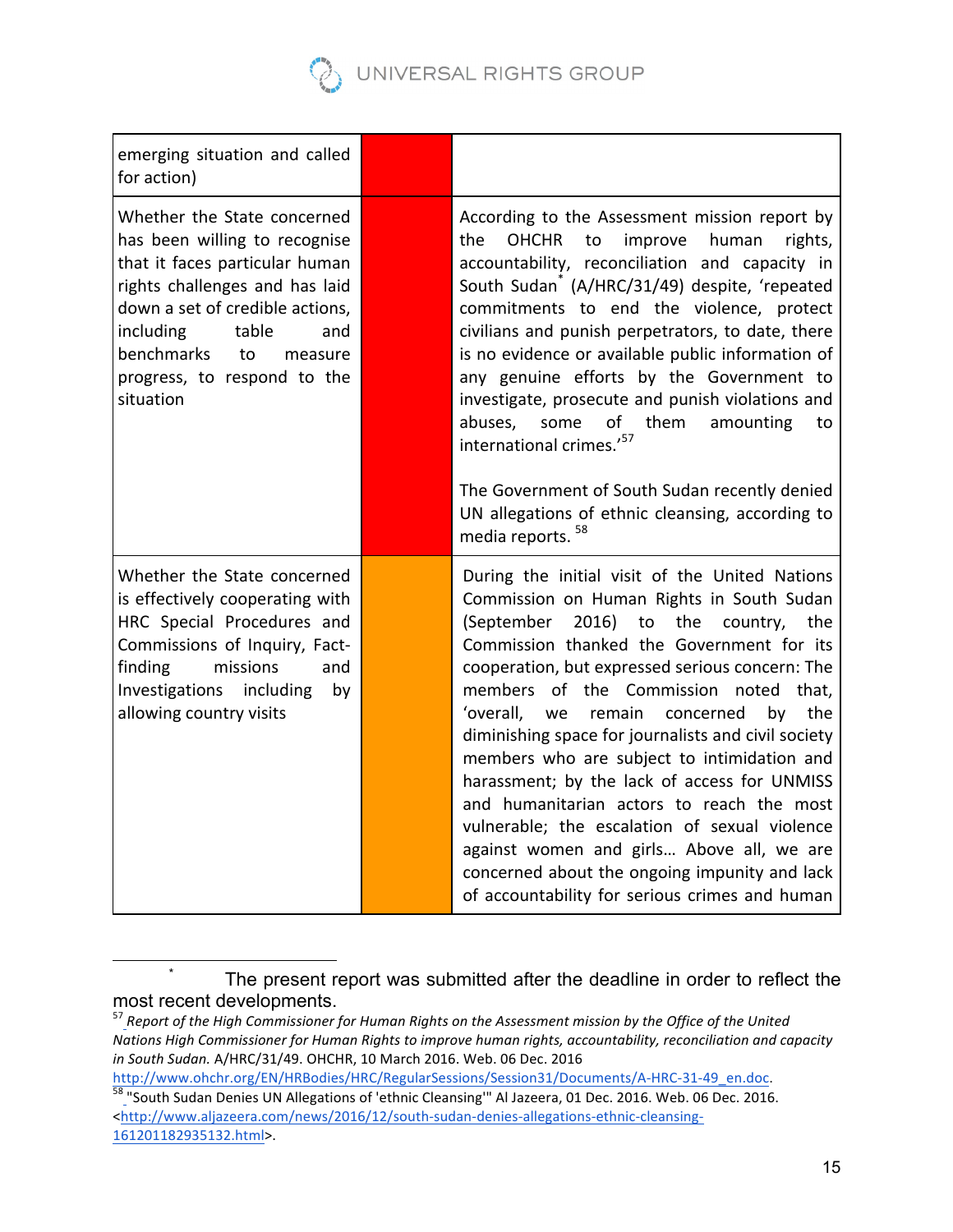

|                                                                                                                                                                                                                                                             | rights violations in South Sudan, without which<br>lasting peace cannot be achieved.' 59<br>South Sudan has no Standing Invitation to<br>Special Procedures. Only 1 out of 3 requested<br>country visits by Special Procedures mandate-<br>holders have been completed out of those<br>requested since 2011. <sup>60</sup>                                                                                                                                                                                                                                                                                                                 |
|-------------------------------------------------------------------------------------------------------------------------------------------------------------------------------------------------------------------------------------------------------------|--------------------------------------------------------------------------------------------------------------------------------------------------------------------------------------------------------------------------------------------------------------------------------------------------------------------------------------------------------------------------------------------------------------------------------------------------------------------------------------------------------------------------------------------------------------------------------------------------------------------------------------------|
| Whether the State concerned<br>is engaging with OHCHR,<br>including in the<br>field<br>0f<br>technical<br>assistance<br>and<br>effective engagement with UN<br>Human Rights Treaty Bodies                                                                   | The report on the assessment mission by the<br>OHCHR to improve human rights, accountability,<br>reconciliation and capacity in South Sudan noted<br>that the mission had faced, 'considerable<br>challenges in conducting its work: lack of<br>cooperation from the Government, limited<br>access to conflict areas and serious victim and<br>witness protection issues.' <sup>61</sup> In the report, the<br><b>High</b><br>Commissioner for Human<br>Rights,<br>'reiterated the recommendations made in<br>previous reports to the Human Rights Council<br>largely unimplemented<br>which remain<br>and<br>remain valid.' <sup>62</sup> |
| Whether a relevant regional<br>mechanism or institution has<br>identified<br>situation<br>a<br>as<br>requiring the attention of the<br>international community; or<br>whether the State concerned<br>is cooperating with relevant<br>regional organisations | South Sudan has not yet signed the African<br>Charter on Human and People's Rights. <sup>63</sup><br>According to media reports, the Government of<br>South Sudan has said 'it will cooperate with the<br>African Union to create a hybrid Court to try<br>individuals accused of war crimes.' <sup>64</sup>                                                                                                                                                                                                                                                                                                                               |

<sup>&</sup>lt;sup>59</sup> "Human rights expert group concludes first visit to South Sudan" OHCHR, 16 Sept. 2016. Web. 06 Dec. 2016 <http://www.ohchr.org/EN/NewsEvents/Pages/DisplayNews.aspx?NewsID=20509&LangID=E#sthash.Y6mqgi2X.ei4

<sup>3</sup>DwNC.dpuf><br><sup>60</sup> "South Sudan." *Special Procedures Country Visits*. OHCHR, 30 Nov. 2016. Web. 06 Dec. 2016.

<sup>&</sup>lt;http://spinternet.ohchr.org/\_Layouts/SpecialProceduresInternet/ViewCountryVisits.aspx?Lang=en&country=SSD >.

 $\frac{61}{61}$  Report of the High Commissioner for Human Rights on the Assessment mission by the Office of the United *Nations High Commissioner for Human Rights to improve human rights, accountability, reconciliation and capacity in South Sudan. A*/HRC/31/49. OHCHR, 10 March 2016. Web. 06 Dec. 2016

http://www.ohchr.org/EN/HRBodies/HRC/RegularSessions/Session31/Documents/A-HRC-31-49\_en.doc.<br>  $\frac{62}{62}$  Ibid.<br>
63 "African Charter on Human and Peoples' Rights." African Commission on Human and Peoples' Rights, Oct. 201

Web. 06 Dec. 2016. <http://www.achpr.org/instruments/achpr/>.<br>
<sup>64</sup> "South Sudan Committed to Hybrid Court for War Crimes." Sudan Tribune, 05 Sept. 2016. Web. 06 Dec. 2016.

<sup>&</sup>lt;http://www.sudantribune.com/spip.php?article60131>.